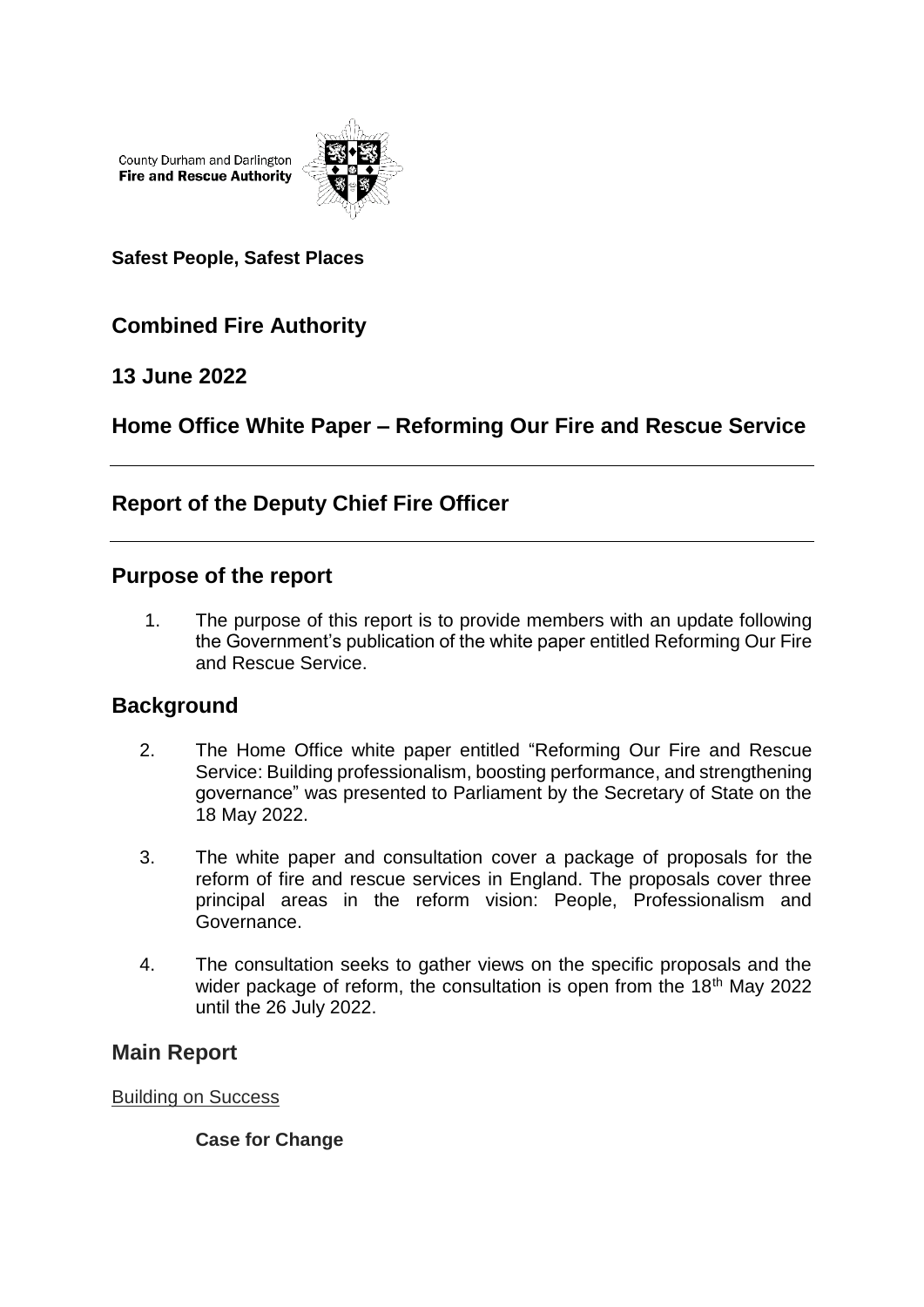- 5. The government intends, through the white paper, consultation and future legislation to strengthen the fire and rescue services (FRS) across England.
- 6. The ambition is to develop services with communities at their heart, that provide excellent support and development for their teams, underpinned by clear decision-making processes.
- 7. The aim is having operational leaders that are empowered to plan and respond quickly to new challenges that are held to account by a single executive leader, ideally a directly elected politician.

#### **Fire and Rescue Service Reform to date**

8. The white paper explains that government want to build on a legacy of reform introduced by the Home Office over recent years to make FRS more efficient and effective and adapt to public safety challenges and emergencies. The government has introduced: HMICFRS and an independent inspection process; provided focus and funding for fire protection in particular following the tragedy at Grenfell Tower; and the introduction of the Police and Crime Act 2017, which legislated to enable Police and Crime Commissioners to take on responsibility for FRS and to collaborate with other emergency services, with the aim to improve transparency, collaboration and accountability.

### **Stepping Up During the Pandemic**

9. The white paper acknowledges the fantastic work carried out by the FRS and staff during the pandemic referencing the various roles undertaken at vaccination and testing centres. However, the white paper also reflects on the finding of HMICFRS inspection into the FRS response to the pandemic, which was critical of the negotiating mechanisms at a national level which, in some cases, slowed down and even stopped some FRS supporting their local communities.

#### **Shining a Light Through Independent Inspection**

10. The introduction of the HMICFRS has found considerable strengths across the sector, but more needs to be done through local and national reform. For example, some FRS's continue to neglect prevention and protection activities and a greater focus on productivity is required.

#### **Lessons from Grenfell**

- 11. The government has introduced legislative changes to strengthen Fire Safety, through the Fire Safety Act 2021, which extends the scope of the Regulatory Reform (Fire Safety) Order 2005, to include the structure, external walls and flat entrance doors.
- 12. Further changes are expected through the introduction of the Building Safety Bill, which is due later this year. The Bill will introduce a Building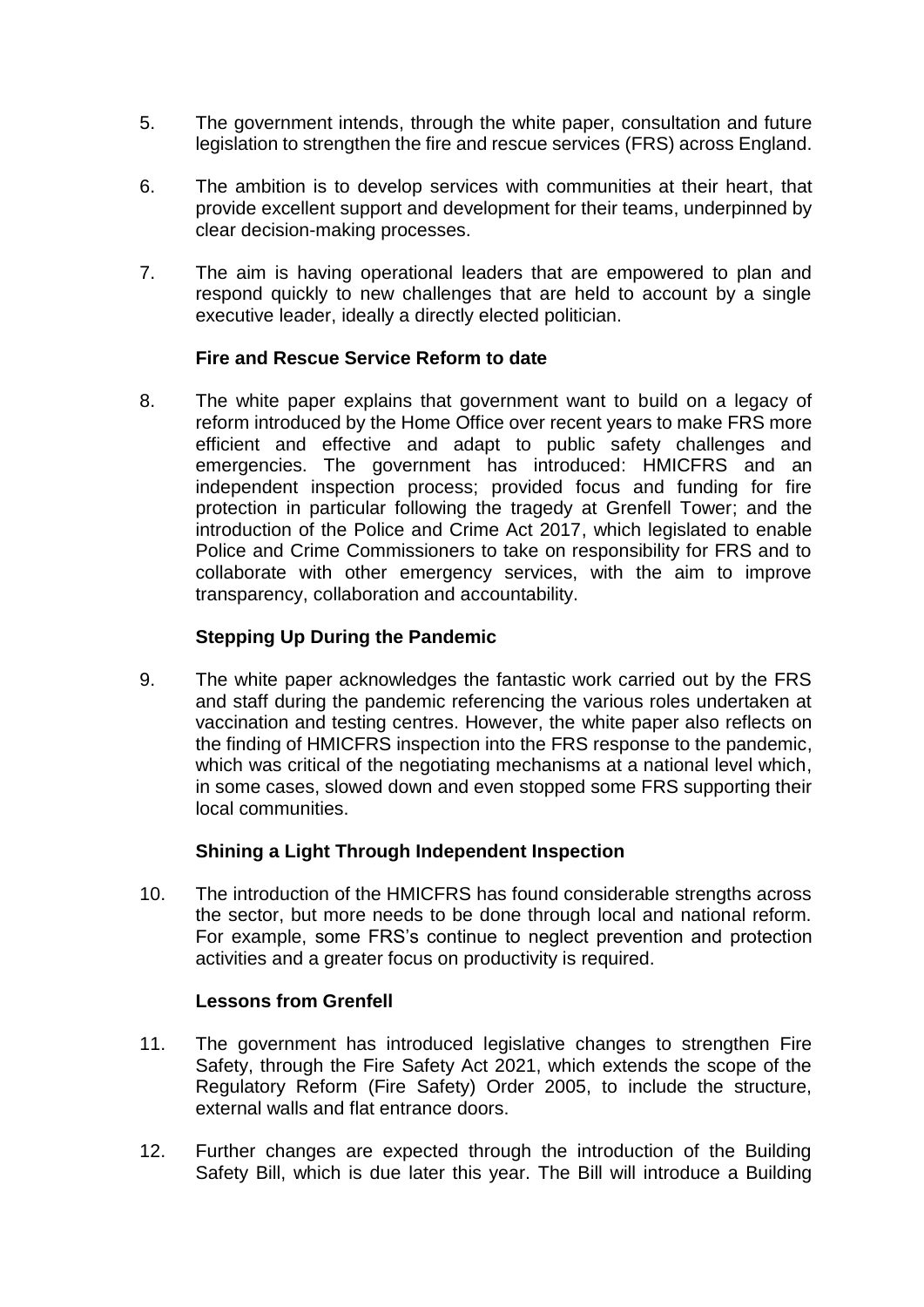Safety Regulator as part of an overhaul of the Building Fire Safety regime for high-risk buildings.

13. Furthermore, the government has conducted and is proposing further consultation on Personal Emergency Evacuation Plans (PEEPs), following Grenfell, with the aim to enhance the safety of residents in High Rise Residential Buildings whose ability to self-evacuate may be compromised.

#### **Clear role of Fire and Rescue Service**

- 14. The role of the fire and rescue authorities (FRA) is set out in Fire and Rescue Service Act 2004 and the Civil Contingency Act 2004. However, the work has evolved over years with changing risks and vulnerabilities within communities.
- 15. The white paper acknowledges that services have managed their resources to meet foreseeable risks to the public, but cumbersome industrial relationships have limited the chief fire officers' ability to flexibly use their resources to truly meet changing risks e.g. changing working patterns to respond to changing demand and responding to terrorist incidents. Providing CFOs with operational independence would help provide this flexibility, enabling leaders to use their people and assets to best effect.

#### The Way Forward – Strengthening our Fire and Rescue Service

- 16. The white paper sets out a vision to see services providing excellence in their core prevention, protection, response, and resilience functions; responding to local needs in line with national expectations and guidance.
- 17. CFOs will have a clear responsibility to run and manage their services effectively and efficiently but with strong political, executive oversight to ensure services are properly accountable to the communities they serve and are run in the best interests of the public.
- 18. The 21st century FRS will embrace an ethical culture that attracts and retains talented people, values diversity and reflects the communities they serve. Employees will be well supported and trained to do their jobs and the services will embrace learning, use evidence-based decision-making, and share best practice and innovation.
- 19. Employment arrangements need modernisation, being more transparent and should recognise staff for their skills and competence and not just for time served.
- 20. The reform agenda seeks to drive improvement in three essential areas: having well-trained and supported **people**; high levels of **professionalism**; and strong and effective **governance**.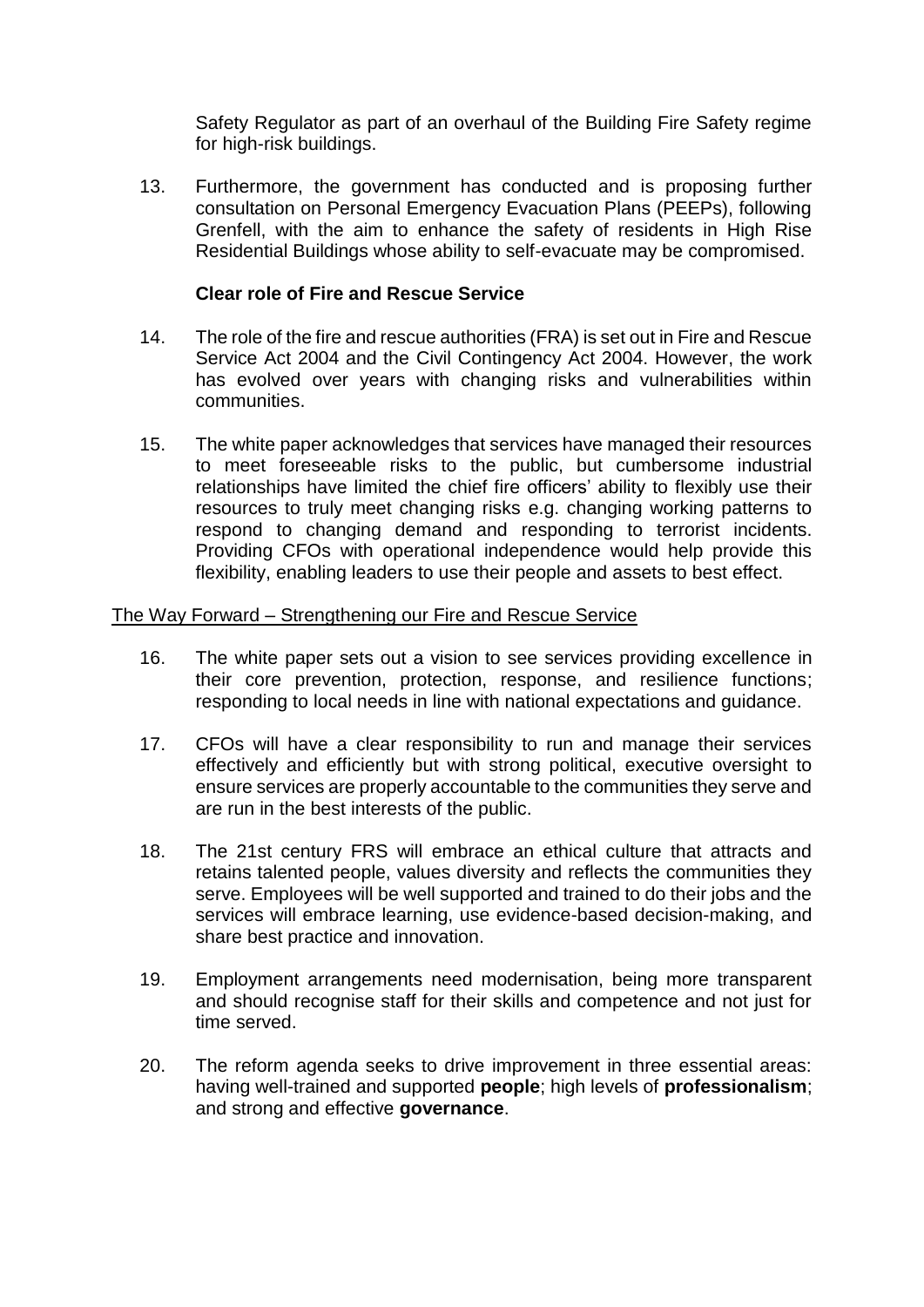## **People, Professionalism and Governance**

People:

- 21. The role of the FRS and its staff needs to be flexible and continue to evolve to meet the needs of increased risk from: terrorism, environmental challenges, pandemics, increased vulnerability.
- 22. CFOs should be empowered to make decisions based on risk and resources. The government state that they appreciate it is correct that representative bodies have a role to play in discussions on terms and conditions and the health and safety of their members, but this must not come at the expense of the community. The following questions are posed in this section:

**Q1: To what extent do you agree/disagree that fire and rescue services should have the flexibility to deploy resources to help address current and future threats faced by the public beyond core fire and rescue duties?**

**Q2: To what extent do you agree/disagree that fire and rescue services should play an active role in supporting the wider health and public safety agenda?**

- 23. The Serious Violence Duty outlined in the Police, Crime, Sentencing and Courts Act 2022, which proposes to bring together local agencies to prevent and reduce serious violence, will also apply to FRA.
- 24. A greater focus on business continuity plans including arrangements for industrial action is to be introduced, with the Home Office working closely with National Fire Chiefs Council to ensure business continuity plans are in place and independently assured. The following questions are posed in this section:

#### **Q3: To what extent do you agree/disagree that the business continuity requirements set out in the Civil Contingencies Act 2004 provide sufficient oversight to keep the public safe in the event of strike action?**

- 25. The white paper states that the national negotiation mechanism, established by the National Joint Council (NJC), has been recognised as a barrier to a rapid and flexible response. The Government believe that CFOs should be empowered to safely make decisions and recognises that unions have a role to play in discussions on terms & conditions and health & safety, but this must not come at the expense of safe and sensible progress and efficiency.
- 26. The white paper suggests that currently, the negotiation of annual firefighter pay awards is a closed process until after any decisions is effectively made, with the views and agreement of only one union being sought and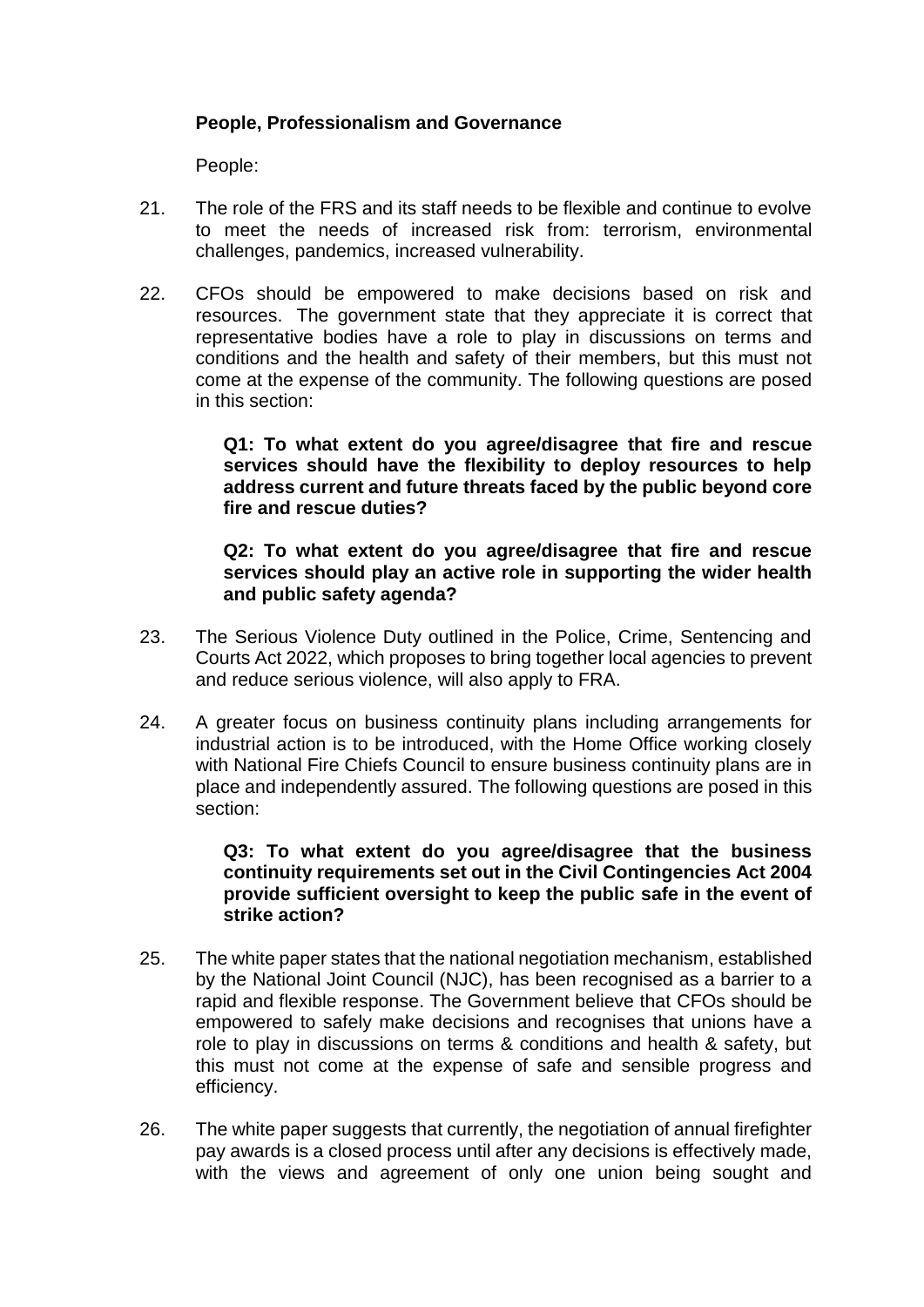considered. The NJC that oversees decisions on firefighter pay and terms & conditions has long been questioned; a review in 2015 concluded that it needed to be modernised and Sir Tom Windsor has called for fundamental reform.

27. The Home Office will be considering how best to reform the current pay negotiations and consider whether the current pay negotiation process is dynamic enough to respond to changing priorities. The following question is posed in this section:

#### **Q4: To what extent do you agree/disagree that the current pay negotiation arrangements are appropriate?**

28. The government want consistency in entry standards and development programmes to develop future leaders and expanding multi-tiered entry. The following questions are posed in this section:

#### **Q6: To what extent do you agree/disagree that consistent entry requirements should be explored for fire and rescue service roles?**

#### **Q8: To what extent do you agree/disagree that other roles, in addition to station and area managers, would benefit from a direct entry and talent management scheme?**

Professionalism:

- 29. This section is split into five areas: leadership, data, research, ethics and clear expectations for fire and rescue services.
- 30. Leadership a proposed new Strategic Command Course for FRS, which is to be mandatory for ACFO and above, similar to the Police Strategic Command Course. The following questions are posed in this section:

#### **Q9: To what extent do you agree/disagree with the proposed introduction of a 21st century leadership programme?**

**Q11: To what extent do you agree/disagree that completion of the proposed 21st century leadership programme should be mandatory before becoming an assistant chief fire officer or above?**

- 31. The white paper call for smarter use of data and digital services which is supported from the centre. There is already work ongoing in this area by National Fire Chiefs Council (NFCC) through a national strategy to bring consistency and promote innovation, providing digital and data support, analytics and training and improved data sharing.
- 32. Under research the government want to see a new central fire and rescue research capability, exploring collaboration and commissioning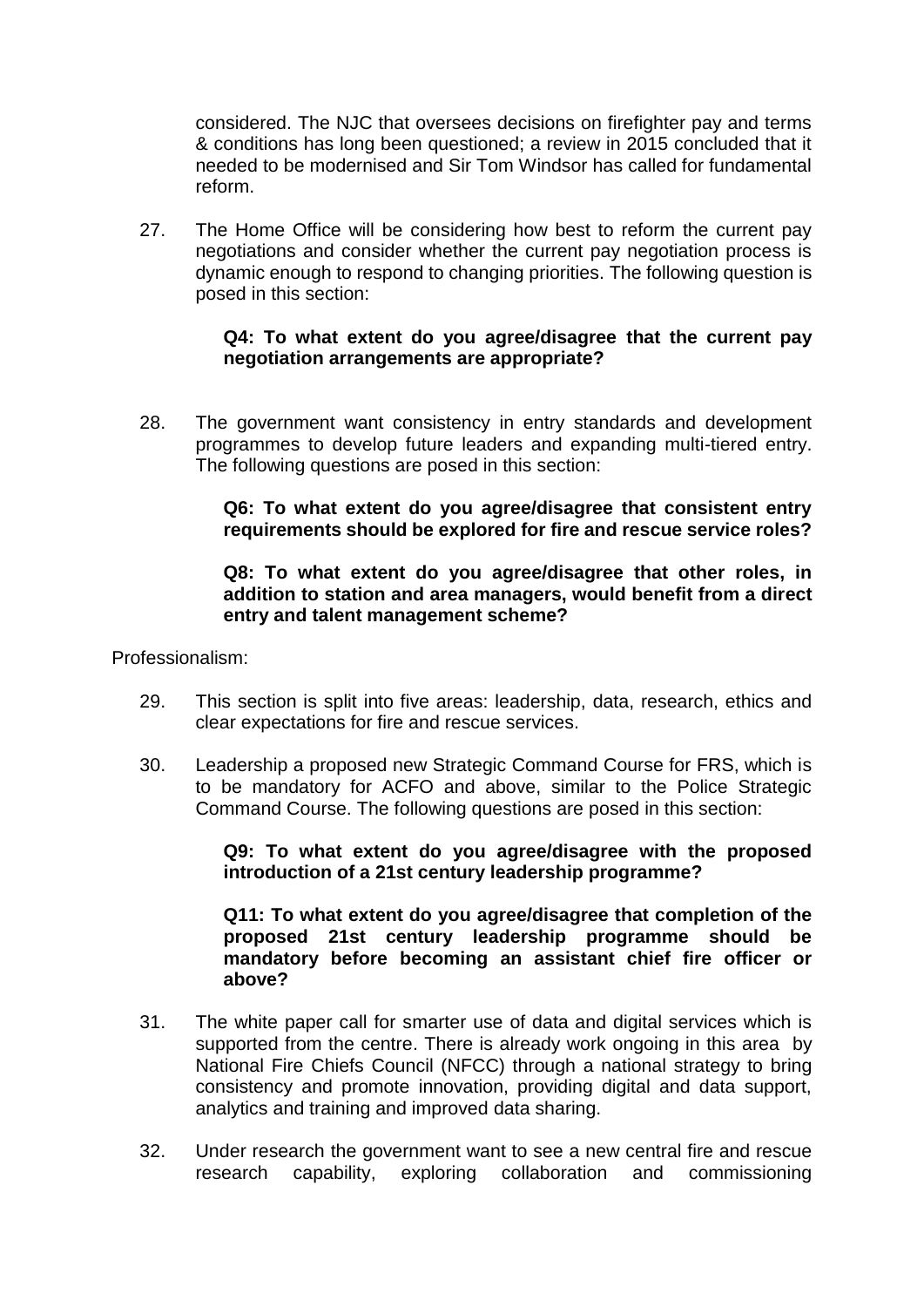opportunities, along with conducting research and collating emergent issues, through identifying best practice and preventing duplication of effort.

33. The paper proposes that the Code of Ethics (CoE) is given a statutory footing to ensure its application in every service. Currently the CoE is supported by a fire standard which requires services to 'adopt and embed' the code. The Fire and Rescue National Framework, to which FRA must have regard, provides that all authorities must adhere to these clear expectations so the duty on FRS to adhere to it is indirect. The following questions are posed in this section:

> **Q16: To what extent do you agree/disagree with the creation of a statutory code of ethics for services in England?**

> **Q17: To what extent do you agree/disagree that placing a code of ethics on a statutory basis would better embed ethical principles in services than the present core code of ethics?**

> **Q19: To what extent do you agree/disagree with making enforcement of the proposed statutory code an employment matter for chief fire officers to determine within their services?**

- 34. The Government want a duty placed on CFOs, who could be operationally independent and best placed to ensure their services act in accordance with the statutory code. They are not proposing the CoE to apply to elected representatives or individual employees as this is already covered in service's policies. They are however proposing a fire and rescue service oath.
- 35. The proposed Fire and Rescue Service Oath would be sworn by all staff and would outline a promise to uphold the principles in the statutory CoE while undertaking their role. This is similar to the oath that applies to Police Officers. A mandatory duty to take the Oath would need to be placed on all FRA employees, but not elected representative as members are covered by a separate ethical standard. The following questions are posed in this section:

**Q20: To what extent do you agree/disagree with the creation of a fire and rescue service oath for services in England?**

**Q22: To what extent do you agree/disagree that an Oath would embed the principles of the Code of Ethics amongst fire and rescue authority employees?**

**Q23: To what extent do you agree/disagree with an Oath being mandatory for all employees?**

**Q24: To what extent do you agree/disagree that breach of the fire and rescue service oath should be dealt with as an employment matter?**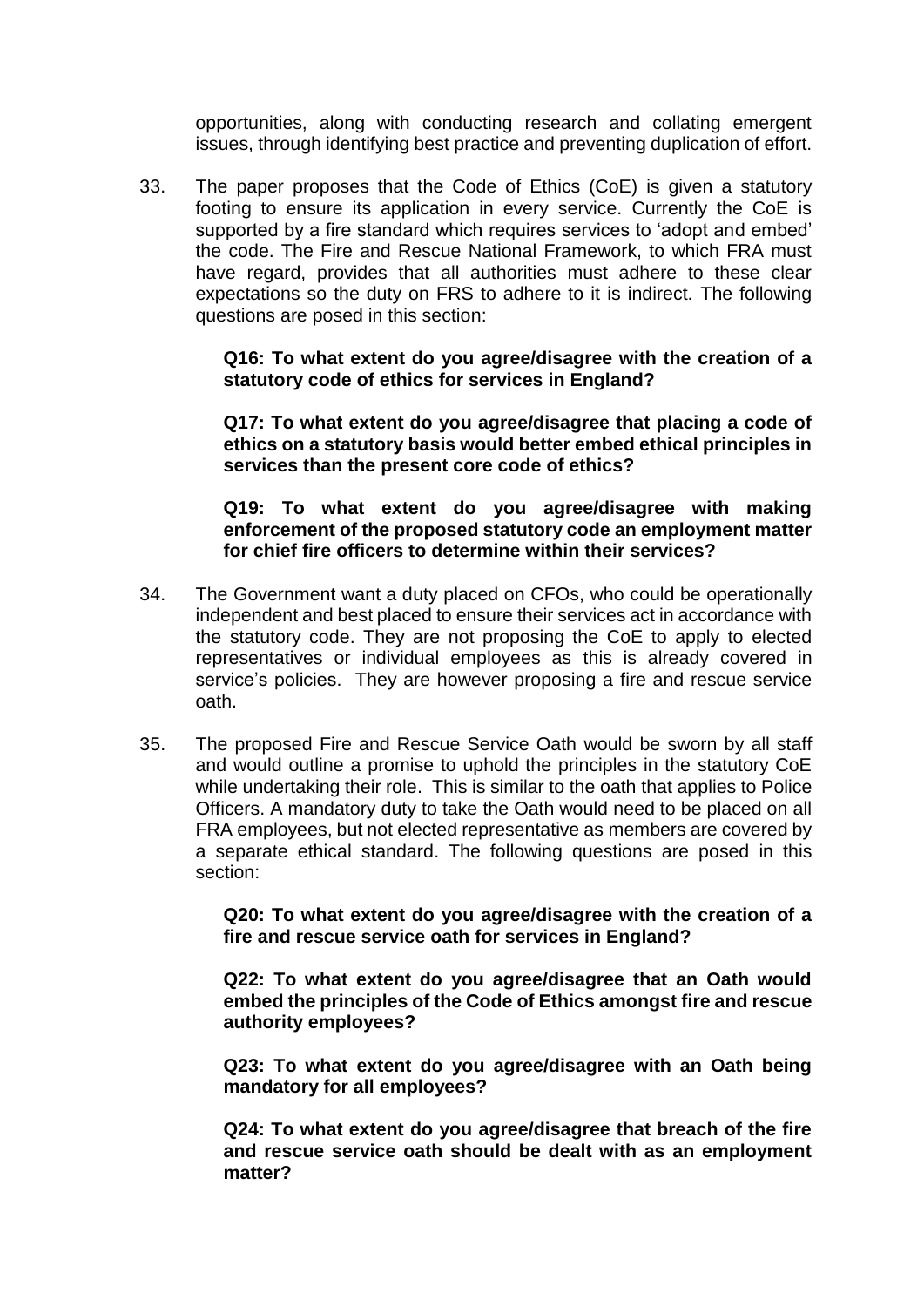36. The white paper calls for clear expectations for the sector through the introduction of a College of Fire, which will replace the work of the Fire Standards Board. The following question is posed in this section:

#### **Q27: To what extent do you agree/disagree with the creation of an independent College of Fire and Rescue to lead the professionalisation of fire and rescue services?**

#### Governance:

- 37. Currently, out of 44 fire and rescue authorities, 38 operate a committee structure which the government wish to see replaced by a single, elected – ideally directly elected – individual who would hold their operationally independent CFO to account.
- 38. The paper criticises the committee structure as having the potential to slow decision-making and impair accountability. The Government want to see improved public awareness of the FRA, currently just 11% could name a member of their FRA, compared to 65% who were aware of their police and crime commissioner (PCC).
- 39. The Government propose that the preferred governance model should meet the following criteria:
	- $\bullet$  A single, elected ideally directly elected to the role individual who is accountable for the service
	- Clear demarcation between the political and strategic oversight by this individual and the operational independence of the chief fire officer
	- The accountable individual has control of the necessary funding and estates.
	- That decision-making including budgets and spending is transparent and linked to local priorities
- 40. The paper goes on to suggest that this person could be
	- a mayor who could delegate day-to-day oversight to a deputy mayor
	- or a county council leader who could delegate to a cabinet member
	- or a police, fire and crime commissioner.
- 41. The paper envisages the ability for the day-to-day responsibilities to be delegated to a deputy mayor, deputy PCC or council cabinet member. The following questions are posed in this section:

#### **Q29: To what extent do you agree/disagree that Government should transfer responsibility for fire and rescue services in England to a single elected individual?**

**Q30: What factors should be considered when transferring fire governance to a directly elected individual?**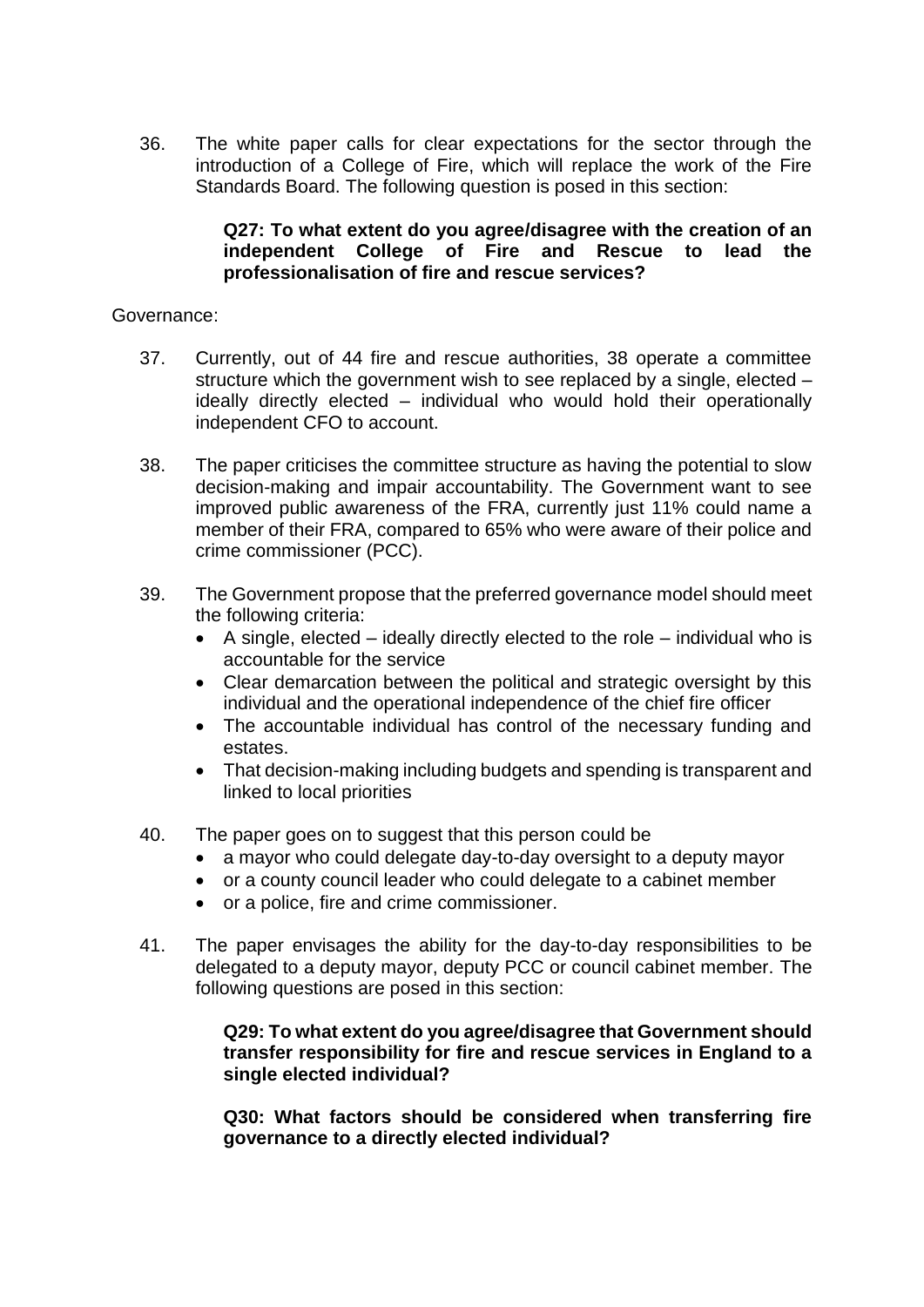The Mayoral Model

- 42. Of the eight existing Mayoral Combined Authorities (MCAs) currently without fire and rescue functions, four (Cambridgeshire & Peterborough, Sheffield City Region, West Midlands and West Yorkshire) are already coterminous with fire and rescue boundaries. Following this consultation, the Home Office will explore options for transferring the fire functions directly to the MCAs at the earliest opportunity.
- 43. In the case of the four MCAs whose boundaries are *not* coterminous with fire and rescue boundaries (Liverpool City Region, North of Tyne, Tees Valley and West of England) the Government will consult locally to establish the way forward. The following question is posed in this section:

#### **Q31: Where Mayoral Combined Authorities already exist, to what extent do you agree/disagree that fire and rescue functions should be transferred directly to these MCAs for exercise by the Mayor?**

Police and Crime Commissioners

- 44. PCCs have been able to take on oversight of their local fire services since 2017 and it is for each PCC to determine whether they want that responsibility. To date, just four PCCs have taken on the responsibility. The paper includes several examples of how the police and fire service are working collaboratively in those areas.
- 45. PCCs who decide they would like to take oversight of the fire service in their area need to demonstrate to the Home Secretary that the transfer meets statutory tests of economy, efficiency, and effectiveness and that it will not have a detrimental effect on public safety. The following question is posed in this section:

#### **Q32: To what extent do you agree/disagree that Government should transfer responsibility for fire and rescue services in England to police and crime commissioners?**

Other options such as an Executive Councillor

46. The Home Office recognises that, in some areas, there may be a preference for a different option (not an MCA or PCC) - perhaps where a fire service is already part of a county council or where boundaries are not well aligned. Therefore, the Government will consider other options, although any option will need to meet the criteria as listed above, particularly the need for clear executive – rather than committee – leadership. The following question is posed in this section: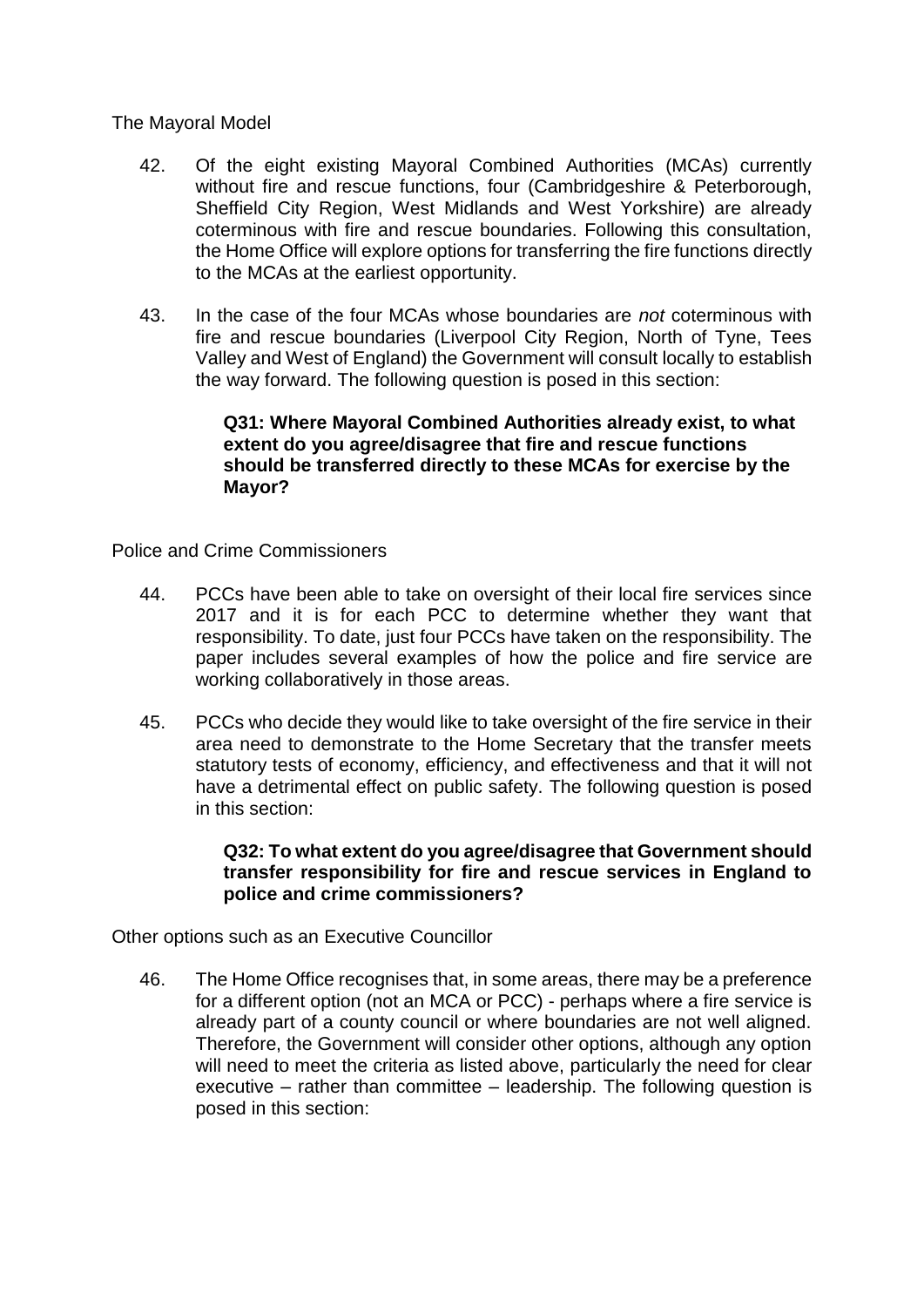#### **Q33: Apart from combined authority mayors and police and crime commissioners, is there anyone else who we could transfer fire governance that aligns with the principles set out above?**

#### Boundaries

- 47. Across most of England, the boundaries for fire and rescue services and police forces/combined authorities are coterminous, making the transfer of governance to MCAs and PCCs practicable.
- 48. In areas where there is more than one fire and rescue service within a police force area (for example, Sussex Police which covers the area of both East Sussex and West Sussex fire and rescue services) a transfer of functions is still possible, as the PCC can take responsibility for both fire and rescue service that falls within their area. The Government would not seek to combine services unless there was local appetite to do so.
- 49. However, in other parts of the country such as the south-west of England, fire and police boundaries do not align. This means the transfer of fire governance to someone like a PCC would not be practicable unless steps were taken to bring about coterminous boundaries. The Home Office will discuss options for these areas with interested parties to determine how to achieve the necessary change. The following question is posed in this section:

#### **Q37: To what extent do you agree/disagree that boundary changes should be made so that fire and rescue service areas and police force/combined authorities (where present) areas are coterminous?**

#### Fire Funding

- 50. The white paper recognises that changes to governance will have funding implications, particularly where the fire service is currently part of a county or unitary council. In these cases, the Government's aim is that both the sustainability of the local authority and fire service are maintained, and that council tax will not be adversely affected by these proposals.
- 51. The white paper goes on to say that in instances where the fire service is part of a county or unitary authority, the Home Office have seen that the service does not always receive the resources it might otherwise be allocated, due to competing priorities within the parent authority. An example is given where a fire and rescue service saw its budget reduced mid-year to meet pressures elsewhere in its parent authority. The FRS must also compete with other parts of the local authority for capital funding to replace essential equipment.
- 52. Subject to the results of this consultation, should fire stay within a county council or unitary authority rather than be transferred to a PCC or mayor, the Government proposes taking steps to ring-fence the fire budgets within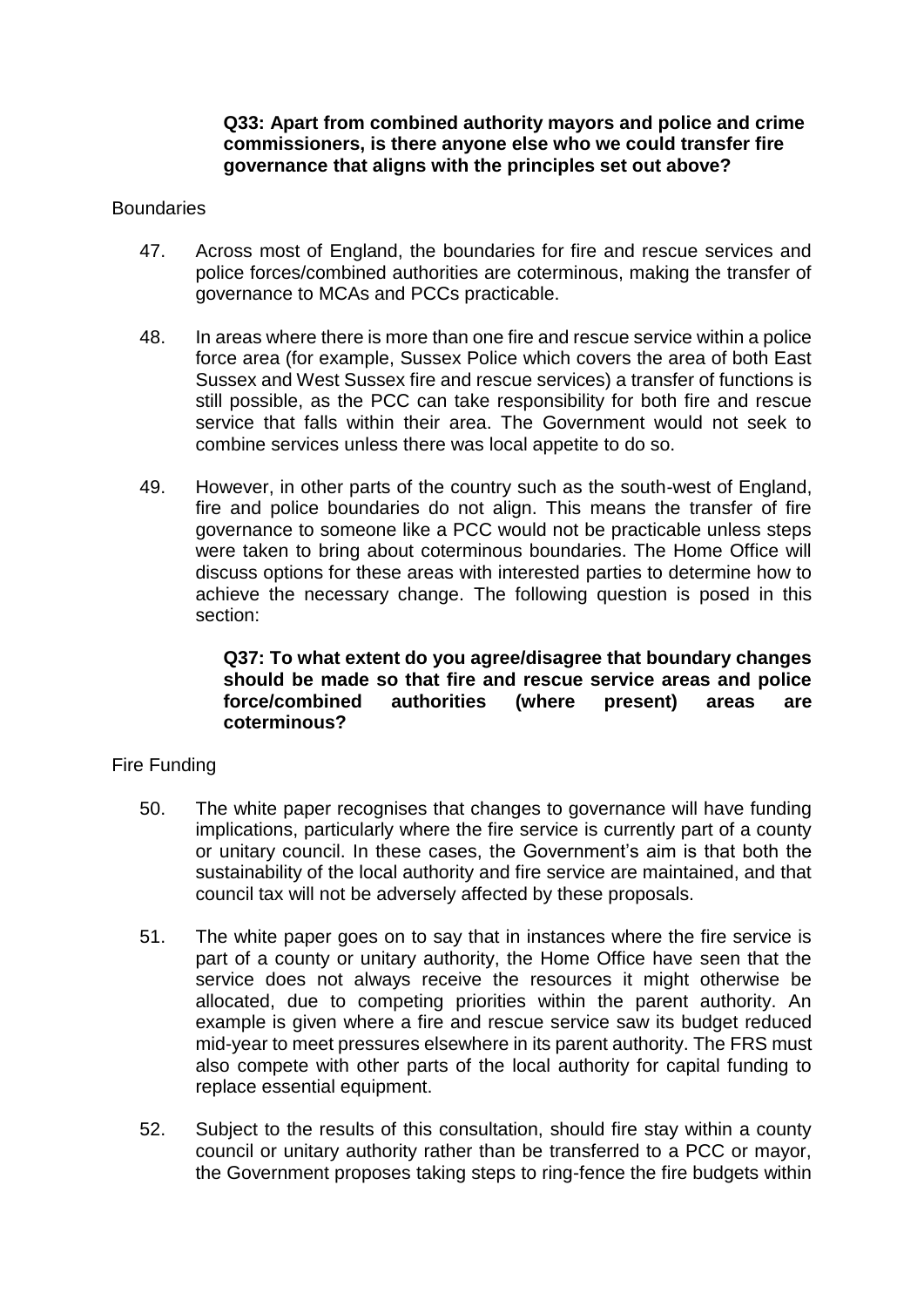the county or unitary authorities. The following question is posed in this section:

#### **Q38: To what extent do you agree/disagree with ring-fencing the operational fire budget within fire and rescue services run by county councils and unitary authorities?**

The Balanced Leadership Model

53. The Home Office believe that these governance changes will result in an executive leader being required to produce a strategic fire and rescue plan listing their priorities, while the chief fire officer would focus on their operational requirements to meet those priorities without the current prolonged negotiations. The Home Office believe that chief fire officers not having operational independence creates a barrier to effective and efficient services. The following question is posed in this section:

#### **Q43: What factors should we consider when giving chief fire officers operational independence?**

- 54. The Government will propose, whether in primary legislation or statutory guidance, to clearly define the role and responsibilities of both the executive leader and chief fire officer with clear demarcation between the two.
- 55. The consultation paper includes the following proposed split of responsibilities between the executive leader and chief fire officer.

| Task                                                     | <b>Responsible</b>        |
|----------------------------------------------------------|---------------------------|
| <b>Setting priorities</b>                                | <b>Executive leader</b>   |
| <b>Budget setting</b>                                    | <b>Executive leader</b>   |
| <b>Setting precept</b>                                   | <b>Executive leader</b>   |
| Setting response standards                               | <b>Executive leader</b>   |
| Opening and closing fire stations                        | Executive leader*         |
| Appointment and dismissal of chief fire officer          | <b>Executive leader</b>   |
| Appointment and dismissal of other fire service staff    | Chief fire officer        |
| Allocation of staff to meet strategic priorities         | <b>Chief fire officer</b> |
| Configuration and organisation of resources              | Chief fire officer        |
| Deployment of resources to meet operational requirements | Chief fire officer        |
| Balancing of competing operational needs                 | Chief fire officer        |
| Expenditure up to certain (delegated) levels             | Chief fire officer        |

\*Opening and closing of fire stations could be a joint decision; operationally fire chiefs could be responsible for decisions on moving teams, whilst ultimate political and executive responsibility lies with the executive leader.

The following question is posed in this section:

#### **Q40. To what extent do you agree with this proposed approach (as outlined in the table above)?**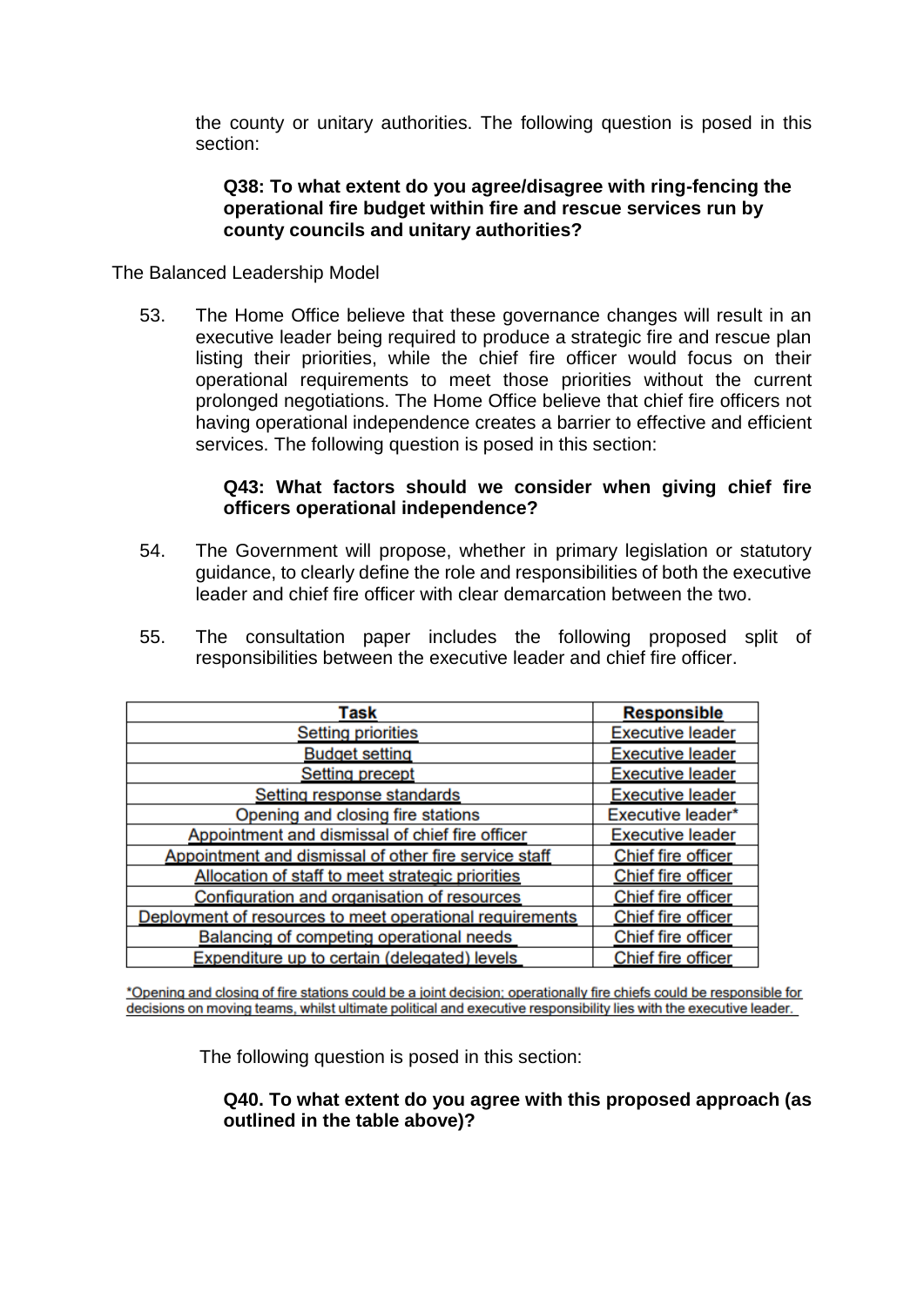Legal Entity of Chief Fire Officers

- 56. The Police Reform and Social Responsibility Act (2011) makes each chief constable a *corporation sole*, which means that the chief constable is a legal entity, the employer of all those who work for the police force, and also gives them legal authority over certain decisions and functions.
- 57. The Home Office will consider whether they should mirror these arrangements and make CFO corporation sole. The paper acknowledges that there may need to be separate arrangements when the chief fire officer is employed by a fire and rescue service in a county or unitary authority. The Home Office will work with the Department for Levelling Up, Housing and Communities and others in local government to consider this further. The following question is posed in this section:

#### **Q44: What factors should we consider should we make chief fire officers corporations sole?**

Clear Distinction Between Strategic and Operational Planning

- 58. Fire and rescue authorities are required by the Fire and Rescue National Framework for England to publish an Integrated Risk Management Plan (or similar for mayors and PFCCs). The plan should assess all foreseeable fire-and-rescue related risks the service may face, and list how they will be met or responded to.
- 59. The white paper is seeking views on how best to clarify the distinction between strategic and operational planning. It proposes clear distinction between a strategic fire and rescue plan established by the fire authority and for which it is responsible, that sets priorities for the service on behalf of the public, and an operational plan which would become the responsibility of the CFO and would deal with how strategic priorities will be met and risks mitigated. The following questions are posed in this section:

**Q45: To what extent do you agree or disagree that the responsibility for strategic and operational planning should be better distinguished?**

**Q46: To what extent do you agree or disagree that the strategic plan should be the responsibility of the fire and rescue authority?**

**Q47: To what extent do you agree or disagree that the operational plan should be the responsibility of the chief fire officer?**

## **Conclusion**

60. The white paper is far reaching and is likely to have a profound effect for County Durham and Darlington Fire and Rescue Service (CDDFRS). At the strategic planning day held on the 23 May 2022, members were